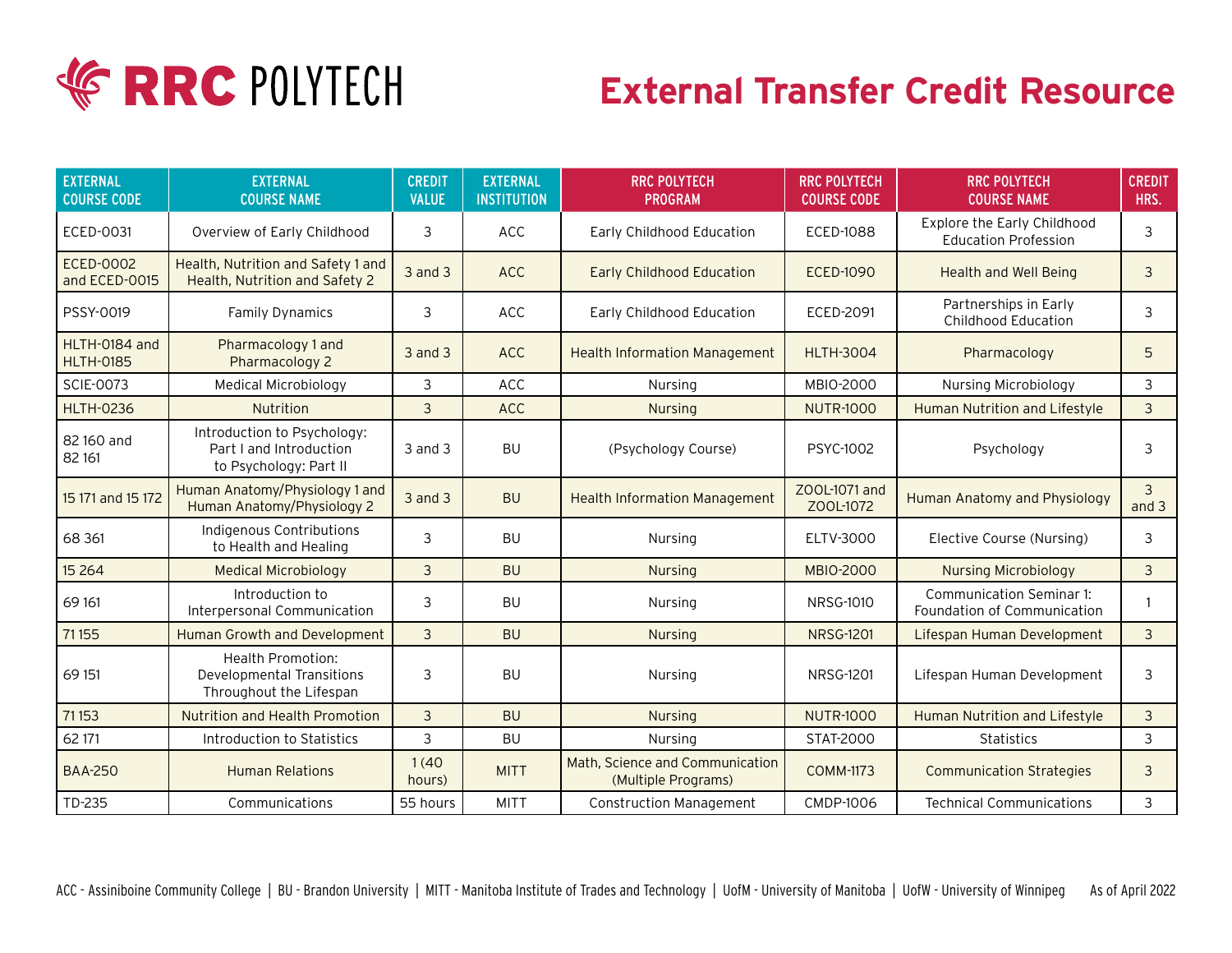| <b>EXTERNAL</b><br><b>COURSE CODE</b> | <b>EXTERNAL</b><br><b>COURSE NAME</b>                                                                                         | <b>CREDIT</b><br><b>VALUE</b> | <b>EXTERNAL</b><br><b>INSTITUTION</b> | <b>RRC POLYTECH</b><br><b>PROGRAM</b>                     | <b>RRC POLYTECH</b><br><b>COURSE CODE</b> | <b>RRC POLYTECH</b><br><b>COURSE NAME</b>                   | <b>CREDIT</b><br>HRS. |
|---------------------------------------|-------------------------------------------------------------------------------------------------------------------------------|-------------------------------|---------------------------------------|-----------------------------------------------------------|-------------------------------------------|-------------------------------------------------------------|-----------------------|
| CF-220                                | Garde Manger                                                                                                                  | 110 hours                     | <b>MITT</b>                           | <b>Culinary Arts</b>                                      | <b>CULI-1003</b>                          | <b>Garde Manger</b>                                         | 6                     |
| CF-230, CF-240<br>and CF-250          | Vegetables, Fungi, Starches<br>and Farinaceous Products;<br>Stocks, Soups and Sauces; and<br>Meats, Poultry, Fish and Seafood | 110 hours                     | <b>MITT</b>                           | <b>Culinary Arts</b>                                      | <b>CULI-1008</b>                          | <b>Basic Food Preparation</b>                               | 6                     |
| <b>CF-210</b>                         | <b>Cooking Principles</b>                                                                                                     | 110 hours                     | <b>MITT</b>                           | <b>Culinary Arts</b>                                      | <b>CULI-1014</b>                          | <b>Introduction to Culinary Arts</b>                        | 3                     |
| DAGR 0410                             | Skills for Agricultural<br>Communication and<br><b>Decision Making</b>                                                        | 3                             | <b>UofM</b>                           | Math, Science and<br>Communication<br>(Multiple Programs) | COMM-1173                                 | <b>Communication Strategies</b>                             | 3                     |
| <b>DAGR 0610</b>                      | <b>Advanced Communication</b><br>and Leadership                                                                               | 3                             | <b>UofM</b>                           | Math, Science and<br>Communication<br>(Multiple Programs) | <b>COMM-2174</b>                          | <b>Communication for Business</b>                           | 3                     |
| <b>PSYC 1200</b>                      | Introduction to Psychology                                                                                                    | 6                             | <b>UofM</b>                           | (Psychology Course)                                       | PSYC-1002                                 | Psychology                                                  | 3                     |
| <b>PSYC 2250</b>                      | Introduction to<br><b>Psychological Research</b>                                                                              | 3                             | <b>UofM</b>                           | <b>Business Administration</b>                            | <b>ADMN-1012</b>                          | <b>Research Methods</b>                                     | 3                     |
| <b>ACC 1100</b>                       | <b>Introductory Financial</b><br>Accounting                                                                                   | 3                             | <b>UofM</b>                           | <b>Business Administration</b>                            | ACCT-2071                                 | <b>Financial Accounting</b>                                 | 6                     |
| <b>ACC 1110</b>                       | <b>Introductory Managerial</b><br>Accounting                                                                                  | 3                             | <b>UofM</b>                           | <b>Business Administration</b>                            | <b>ACCT-4071</b>                          | Cost Accounting                                             | 6                     |
| <b>STAT 1000</b>                      | <b>Basic Statistical Analysis</b>                                                                                             | 3                             | <b>UofM</b>                           | <b>Business Administration</b>                            | ADMN-2014                                 | <b>Basic Business Analytics</b>                             | 3                     |
| STAT 1000 and<br><b>STAT 2000</b>     | <b>Basic Statistical Analysis 1 and</b><br><b>Basic Statistical Analysis 2</b>                                                | 3 and 3                       | <b>UofM</b>                           | <b>Business Administration</b>                            | <b>ADMN-2014</b><br>and MATH-3014         | <b>Basic Business Analytics</b><br>and Statistical Analysis | 3<br>and 6            |
| <b>GMGT 2070</b>                      | Introduction to<br>Organizational Behaviour                                                                                   | 3                             | UofM                                  | <b>Business Administration</b>                            | ADMN-2058                                 | Organizational Behaviour                                    | 3                     |
| <b>GMGT 2060</b>                      | Management and<br><b>Organizational Theory</b>                                                                                | $\mathfrak{Z}$                | <b>UofM</b>                           | <b>Business Administration</b>                            | <b>ADMN-2058</b>                          | <b>Organizational Behaviour</b>                             | $\mathfrak{Z}$        |
| ECON 1020 and<br><b>ECON 2010</b>     | Introduction to Macroeconomic<br>Principles and Microeconomic<br>Theory 1                                                     | 3 and 3                       | <b>UofM</b>                           | <b>Business Administration</b>                            | <b>ECON-1011</b>                          | Economics                                                   | 3                     |
| ECON 1010 and<br><b>ECON 1020</b>     | <b>Introduction to Microeconomics</b><br>Principles and Introduction to<br><b>Macroeconomics Principles</b>                   | 3 and 3                       | <b>UofM</b>                           | <b>Business Administration</b>                            | <b>ECON-1011</b>                          | Economics                                                   | 3                     |
| <b>MKT 2210</b>                       | <b>Fundamentals of Marketing</b>                                                                                              | 3                             | UofM                                  | <b>Business Administration</b>                            | <b>MRKT-1017</b>                          | <b>Marketing Foundations</b>                                | 6                     |
| ECON 1010 and<br><b>ECON 1020</b>     | Introduction to Microeconomic<br>Principles and Introduction to<br><b>Macroeconomic Principles</b>                            | $3$ and $3$                   | <b>UofM</b>                           | Business/Technology<br><b>Teacher Education</b>           | <b>ECON-1002</b>                          | <b>Principles of Economics</b>                              | 3                     |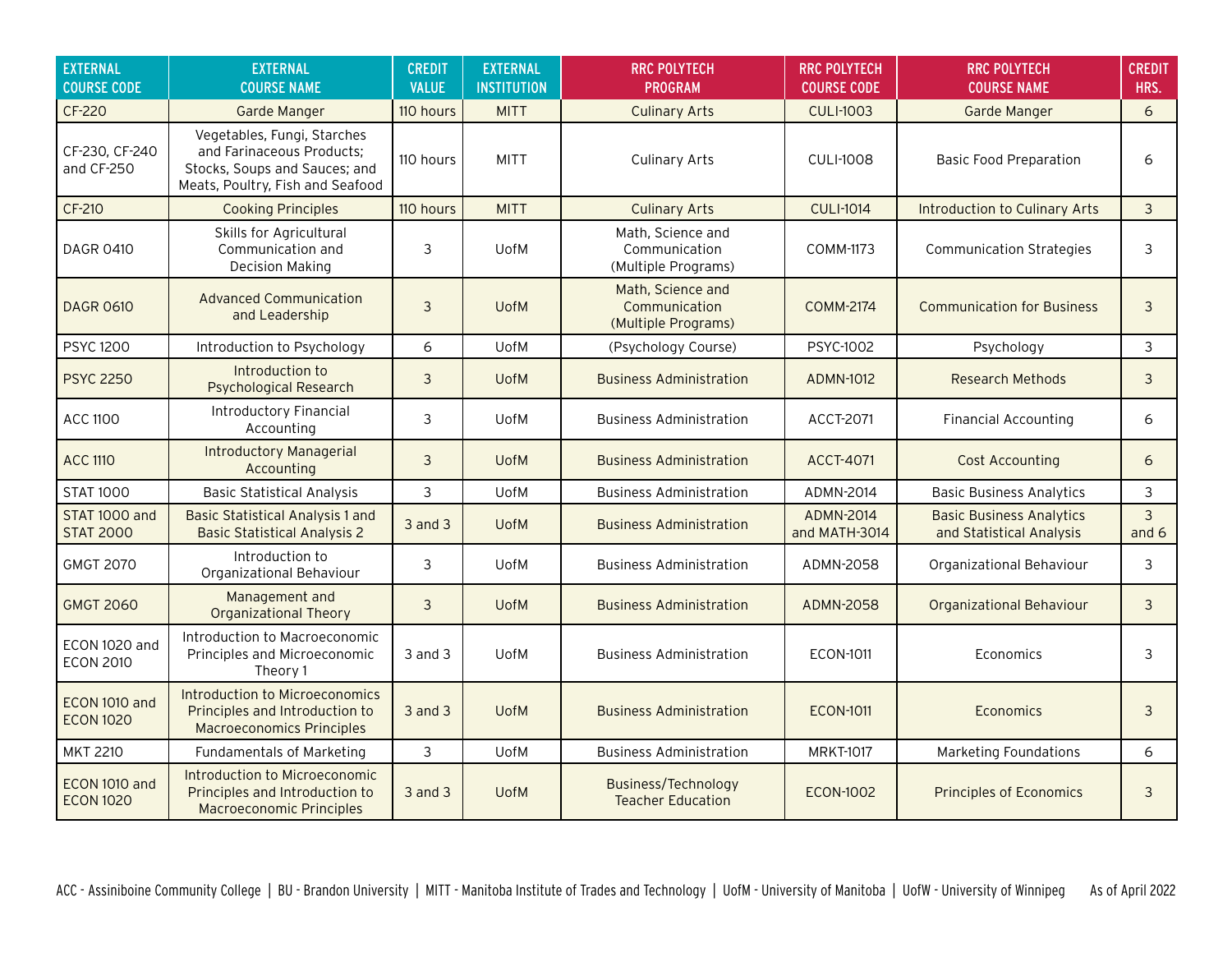| <b>EXTERNAL</b><br><b>COURSE CODE</b> | <b>EXTERNAL</b><br><b>COURSE NAME</b>                                                | <b>CREDIT</b><br><b>VALUE</b> | <b>EXTERNAL</b><br><b>INSTITUTION</b> | <b>RRC POLYTECH</b><br><b>PROGRAM</b> | <b>RRC POLYTECH</b><br><b>COURSE CODE</b> | <b>RRC POLYTECH</b><br><b>COURSE NAME</b>     | <b>CREDIT</b><br>HRS. |
|---------------------------------------|--------------------------------------------------------------------------------------|-------------------------------|---------------------------------------|---------------------------------------|-------------------------------------------|-----------------------------------------------|-----------------------|
| <b>FMLY 1000</b>                      | Families in Contemporary<br>Canadian Society                                         | 3                             | <b>UofM</b>                           | Child and Youth Care                  | <b>CYCP-1037</b>                          | Family Across the Lifespan                    | 3                     |
| <b>PSYC 1200</b>                      | Introduction to Psychology:<br>Part A and B                                          | $3$ and $3$                   | <b>UofM</b>                           | <b>Child and Youth Care</b>           | <b>PSYC-1003</b>                          | Introduction to Psychology                    | 3                     |
| <b>PSYC 2290</b>                      | Child Development                                                                    | 3                             | <b>UofM</b>                           | Child and Youth Care                  | PSYC-2003                                 | Child and Adolescent<br>Development           | 3                     |
| <b>COMP 1260</b>                      | <b>Introductory Computer Usage 1</b>                                                 | 3                             | <b>UofM</b>                           | <b>Civil Engineering Technology</b>   | <b>CIVL-1012</b>                          | <b>Computer Application 1</b>                 | $\overline{2}$        |
| MATH 1700 and<br><b>STAT 1000</b>     | Calculus 2 and<br><b>Basic Statistical Analysis 1</b>                                | $3$ and $3$                   | <b>UofM</b>                           | Civil Engineering Technology          | <b>CIVL-2001</b>                          | <b>Calculus and Statistics</b>                | 6                     |
| <b>CIVL 4050</b>                      | <b>Engineering Economics</b>                                                         | 3                             | <b>UofM</b>                           | <b>Civil Engineering Technology</b>   | <b>CIVL-3026</b>                          | <b>Engineering Economics</b>                  | 3                     |
| <b>MATH 1510</b>                      | <b>Applied Calculus 1</b>                                                            | 3<br>(and lab)                | UofM                                  | Civil Engineering Technology          | CIVL-1011                                 | Algebra and Trigonometry 1                    | 5                     |
| <b>MATH 1500</b>                      | <b>Introduction to Calculus</b>                                                      | 3                             | <b>UofM</b>                           | <b>Civil Engineering Technology</b>   | <b>CIVL-1011</b>                          | Algebra and Trigonometry 1                    | 5                     |
| <b>MATH 1210</b>                      | <b>Techniques of Classical</b><br>and Linear Algebra                                 | 3                             | <b>UofM</b>                           | Civil Engineering Technology          | <b>CIVL-1011</b>                          | Algebra and Trigonometry 1                    | 5                     |
| <b>ENG 1440</b>                       | Introduction to Statics                                                              | 3                             | <b>UofM</b>                           | Civil Engineering Technology          | <b>CIVL-1013</b>                          | <b>Statics and Strength</b><br>of Materials 1 | $\overline{4}$        |
| <b>ENVR 2350</b>                      | <b>Technical Communication in</b><br>the Environmental Sectors                       | 3                             | <b>UofM</b>                           | Civil Engineering Technology          | CIVL-1016                                 | <b>Technical Communication 1</b>              | 3                     |
| <b>CIVL 2830</b>                      | <b>Graphics for Civil Engineers</b>                                                  | $\overline{2}$                | <b>UofM</b>                           | <b>Civil Engineering Technology</b>   | <b>CIVL-1017</b>                          | <b>Technical Graphics</b>                     | 6                     |
| CHEM 1300 and<br><b>CHEM 1310</b>     | Structure and Modelling in<br>Chemistry and An Introduction<br>to Physical Chemistry | $3$ and $3$                   | <b>UofM</b>                           | Civil Engineering Technology          | CIVL-1019                                 | Chemistry                                     | 3                     |
| <b>ENG 3020</b>                       | Technology, Society<br>and the Future                                                | 3                             | <b>UofM</b>                           | Civil Engineering Technology          | <b>CIVL-1020</b>                          | <b>Professional Ethics</b>                    | 3                     |
| <b>MATH 1700</b>                      | Calculus 2                                                                           | 3                             | <b>UofM</b>                           | Civil Engineering Technology          | CIVL-2023                                 | Algebra and Trigonometry 2                    | 5                     |
| <b>GEOL 3130</b>                      | <b>Communication Methods</b><br>in the Geological Sciences                           | 3                             | <b>UofM</b>                           | <b>Civil Engineering Technology</b>   | <b>CIVL-1016</b>                          | <b>Technical Communication 1</b>              | 3                     |
| MATH 1500 and<br><b>STAT 2000</b>     | Calculus 1 and<br><b>Basic Statistical Analysis 2</b>                                | $3$ and $3$                   | <b>UofM</b>                           | Civil Engineering Technology          | <b>CIVL-2001</b>                          | <b>Calculus and Statistics</b>                | 6                     |
| <b>STAT 1000</b>                      | <b>Basic Statistical Analysis 1</b>                                                  | 3                             | <b>UofM</b>                           | <b>Construction Management</b>        | <b>CMDP-1009</b>                          | <b>Probability and Statistics</b>             | $\overline{4}$        |
| <b>MATH 1500</b>                      | Introduction to Calculus                                                             | 3                             | UofM                                  | <b>Construction Management</b>        | <b>CMDP-1001</b>                          | Algebra and Trigonometry                      | $\overline{4}$        |
| <b>MATH 1210</b>                      | <b>Techniques of Classical</b><br>and Linear Algebra                                 | 3                             | <b>UofM</b>                           | <b>Construction Management</b>        | <b>CMDP-1001</b>                          | Algebra and Trigonometry                      | $\overline{4}$        |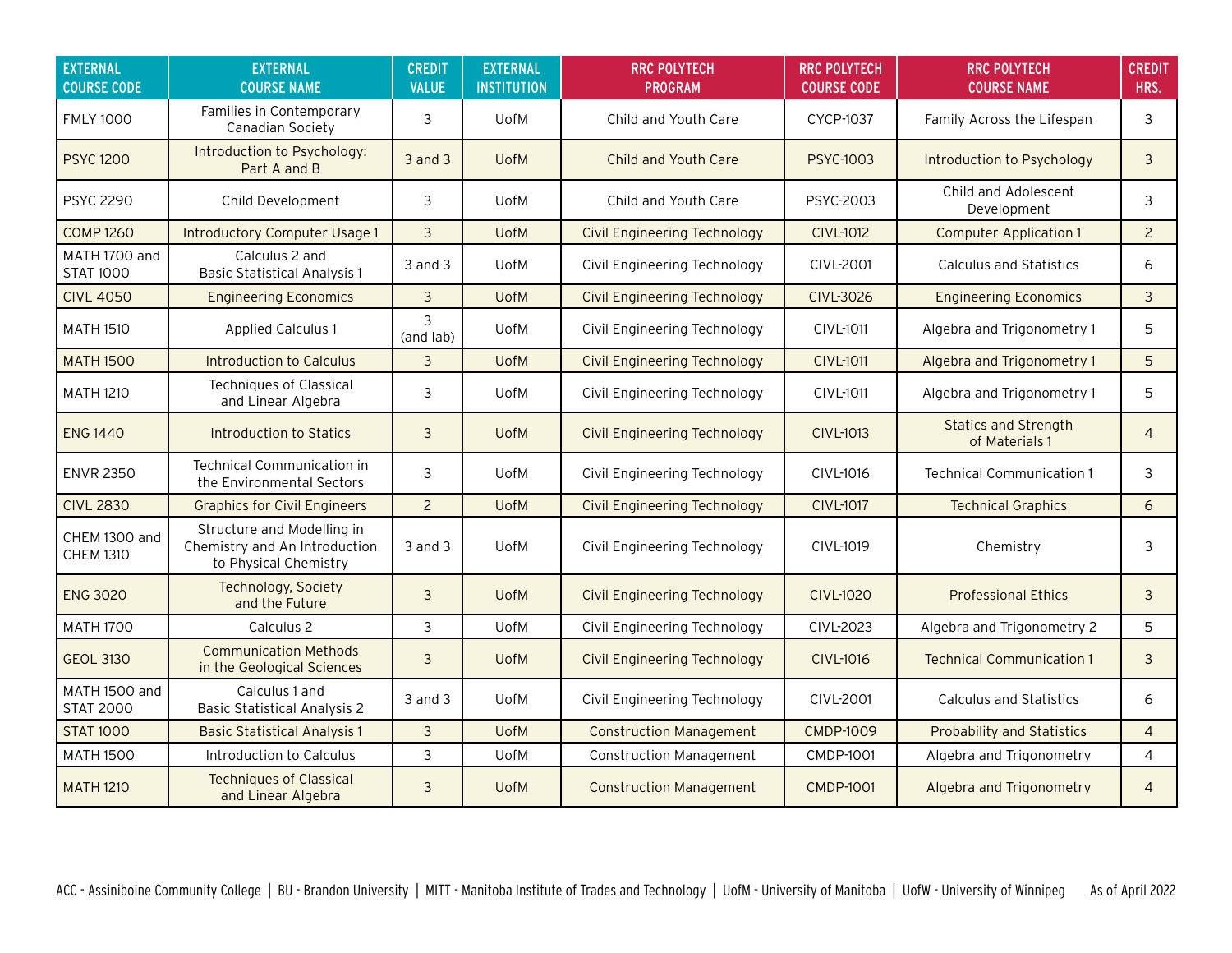| <b>EXTERNAL</b><br><b>COURSE CODE</b>    | <b>EXTERNAL</b><br><b>COURSE NAME</b>                                           | <b>CREDIT</b><br><b>VALUE</b> | <b>EXTERNAL</b><br><b>INSTITUTION</b> | <b>RRC POLYTECH</b><br><b>PROGRAM</b>       | <b>RRC POLYTECH</b><br><b>COURSE CODE</b> | <b>RRC POLYTECH</b><br><b>COURSE NAME</b> | <b>CREDIT</b><br>HRS. |
|------------------------------------------|---------------------------------------------------------------------------------|-------------------------------|---------------------------------------|---------------------------------------------|-------------------------------------------|-------------------------------------------|-----------------------|
| <b>MATH 1510</b>                         | <b>Applied Calculus 1</b>                                                       | 3<br>(and lab)                | <b>UofM</b>                           | <b>Construction Management</b>              | <b>CMDP-1001</b>                          | Algebra and Trigonometry                  | $\overline{4}$        |
| <b>ENG 1440</b>                          | Introduction to Statics                                                         | 3                             | <b>UofM</b>                           | <b>Construction Management</b>              | <b>CMDP-1005</b>                          | <b>Statics</b>                            | 3                     |
| <b>ENG 2040</b>                          | <b>Engineering Communication:</b><br>Strategies, Practice and Design            | 3                             | <b>UofM</b>                           | <b>Construction Management</b>              | <b>CMDP-1010</b>                          | Report Writing                            | 3                     |
| <b>HRIR 2440</b>                         | Human Resource Management                                                       | $\mathbf{3}$                  | <b>UofM</b>                           | <b>Construction Management</b>              | <b>CMDP-4007</b>                          | Human Resource Management                 | $\mathbf{3}$          |
| <b>HNSC 1210</b>                         | Nutrition for Health and<br>Changing Lifestyles                                 | 3                             | <b>UofM</b>                           | <b>Culinary Arts</b>                        | <b>CULI-1002</b>                          | Nutrition for Culinary<br>Professionals   | 3                     |
| <b>HNSC 1210</b>                         | Nutrition for Health and<br><b>Changing Lifestyles</b>                          | 3                             | <b>UofM</b>                           | Dental Assisting                            | <b>DENT-1032</b>                          | <b>Nutrition</b>                          | $\mathbf{1}$          |
| <b>HNSC 1200</b>                         | Food: Facts and Fallacies                                                       | 3                             | <b>UofM</b>                           | <b>Dental Assisting</b>                     | <b>DENT-1032</b>                          | Nutrition                                 | $\mathbf{1}$          |
| <b>STDO 2460</b>                         | Digital Photography 1                                                           | 3                             | <b>UofM</b>                           | Digital Media Design                        | <b>DMMT-1009</b>                          | Photography                               | 3                     |
| <b>MATH 1510</b>                         | <b>Applied Calculus 1</b>                                                       | 3                             | <b>UofM</b>                           | <b>Electrical Engineering</b><br>Technology | <b>MATH-1075</b>                          | <b>Mathematics</b>                        | 5                     |
| <b>MATH 1500</b>                         | Introduction to Calculus                                                        | 3                             | <b>UofM</b>                           | <b>Electrical Engineering</b><br>Technology | MATH-1075 and<br><b>MATH-2013</b>         | <b>Mathematics and Calculus</b>           | 5<br>and $4$          |
| <b>STAT 1000</b>                         | <b>Basic Statistical Analysis</b>                                               | 3                             | <b>UofM</b>                           | <b>Electrical Engineering</b><br>Technology | STAT-1001                                 | <b>Statistics and Quality Assurance</b>   | 3                     |
| <b>STAT 1000</b>                         | <b>Basic Statistical Analysis</b>                                               | 3                             | <b>UofM</b>                           | <b>Health Information Management</b>        | <b>MATH-2166</b>                          | <b>Statistics</b>                         | $\overline{4}$        |
| <b>BIOL 1410 and</b><br><b>BIOL 1412</b> | Anatomy of the Human Body and<br>Physiology of the Human Body                   | $3$ and $3$                   | <b>UofM</b>                           | <b>Health Information Management</b>        | ZOOL-1071 and<br>Z00L-1072                | Human Anatomy and Physiology              | 3<br>and $3$          |
| <b>MATH 1500</b>                         | Introduction to Calculus                                                        | 3                             | <b>UofM</b>                           | <b>Mechanical Engineering</b><br>Technology | <b>MATH-1074</b>                          | Calculus                                  | $\overline{4}$        |
| <b>ECE 2262 and</b><br><b>ENG 1450</b>   | Electric Circuits and<br>Introduction to Electrical<br>and Computer Engineering | 4 and 3                       | <b>UofM</b>                           | <b>Mechanical Engineering</b><br>Technology | <b>ELEC-1061</b>                          | Electrical/Electronic<br>Fundamentals     | 5                     |
| <b>MATH 3420</b><br>and COMP 1010        | <b>Numerical Analysis 2 and</b><br><b>Introductory Computer Science 1</b>       | $3$ and $3$                   | <b>UofM</b>                           | <b>Mechanical Engineering</b><br>Technology | <b>COMP-1153</b>                          | <b>Numerical Methods/</b><br>Programming  | 3                     |
| <b>STAT 2000</b>                         | <b>Basic Statistical Analysis 2</b>                                             | 3                             | <b>UofM</b>                           | <b>Mechanical Engineering</b><br>Technology | <b>MATH-1017</b>                          | <b>Applied Statistics</b>                 | 4                     |
| <b>PHYS 1050</b>                         | <b>Physics 1: Mechanics</b>                                                     | 3                             | <b>UofM</b>                           | <b>Mechanical Engineering</b><br>Technology | <b>SCIE-1036</b>                          | <b>Physical Science</b>                   | 5                     |
| MBIO 4020                                | Immunology                                                                      | 3                             | UofM                                  | <b>Medical Laboratory Sciences</b>          | <b>MEDL-1049</b>                          | Immunology                                | 3                     |
| <b>BIOL 3290</b>                         | <b>Medicinal and</b><br><b>Hallucinogenic Plants</b>                            | 3                             | <b>UofM</b>                           | Nursing                                     | <b>ELTV-3000</b>                          | <b>Elective Course (Nursing)</b>          | 3                     |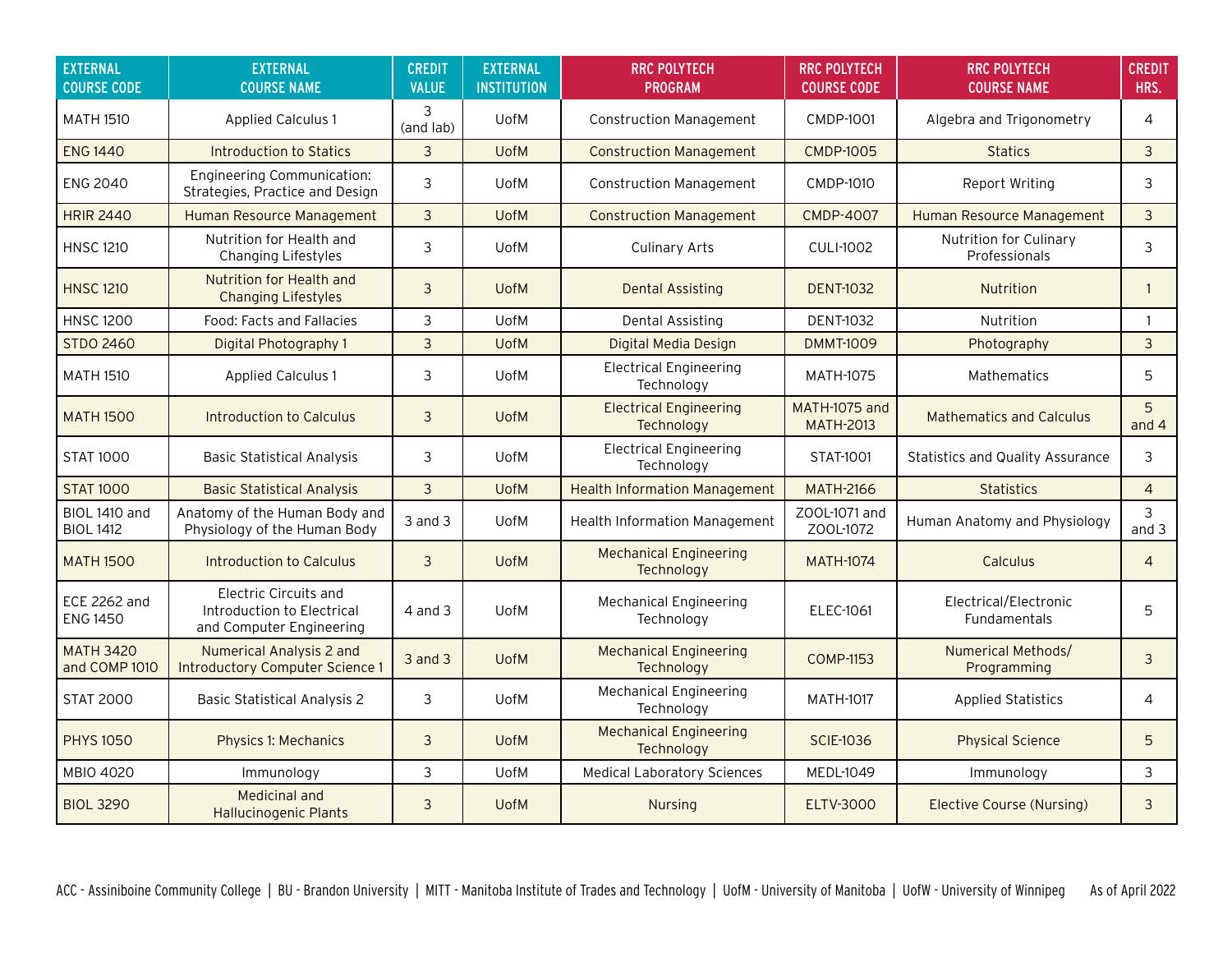| <b>EXTERNAL</b><br><b>COURSE CODE</b> | <b>EXTERNAL</b><br><b>COURSE NAME</b>                    | <b>CREDIT</b><br><b>VALUE</b> | <b>EXTERNAL</b><br><b>INSTITUTION</b> | <b>RRC POLYTECH</b><br><b>PROGRAM</b> | <b>RRC POLYTECH</b><br><b>COURSE CODE</b> | <b>RRC POLYTECH</b><br><b>COURSE NAME</b> | <b>CREDIT</b><br>HRS. |
|---------------------------------------|----------------------------------------------------------|-------------------------------|---------------------------------------|---------------------------------------|-------------------------------------------|-------------------------------------------|-----------------------|
| <b>ANTH 2000</b>                      | Culture, Society and Power                               | 3                             | <b>UofM</b>                           | Nursing                               | ELTV-3000                                 | Elective Course (Nursing)                 | 3                     |
| <b>CATH 2000</b>                      | <b>Special Topics in Catholic Studies</b>                | $\overline{3}$                | <b>UofM</b>                           | <b>Nursing</b>                        | <b>ELTV-3000</b>                          | <b>Elective Course (Nursing)</b>          | 3                     |
| <b>ANTH 2860</b>                      | Evolution and Human Diversity                            | 3                             | <b>UofM</b>                           | Nursing                               | ELTV-3000                                 | Elective Course (Nursing)                 | 3                     |
| <b>PSYC 2660</b>                      | Sport Psychology                                         | 3                             | <b>UofM</b>                           | <b>Nursing</b>                        | <b>ELTV-3000</b>                          | <b>Elective Course (Nursing)</b>          | 3                     |
| <b>BIOL 2380</b>                      | Introductory Toxicology                                  | 3                             | <b>UofM</b>                           | Nursing                               | ELTV-3000                                 | Elective Course (Nursing)                 | 3                     |
| <b>BIOL 2390</b>                      | Introductory Ecology                                     | 3                             | <b>UofM</b>                           | <b>Nursing</b>                        | <b>ELTV-3000</b>                          | <b>Elective Course (Nursing)</b>          | 3                     |
| <b>BIOL 2500</b>                      | Genetics 1                                               | 3                             | <b>UofM</b>                           | Nursing                               | ELTV-3000                                 | Elective Course (Nursing)                 | 3                     |
| <b>CLAS 2520</b>                      | <b>Greek and Roman Mythology</b>                         | 3                             | <b>UofM</b>                           | <b>Nursing</b>                        | <b>ELTV-3000</b>                          | <b>Elective Course (Nursing)</b>          | 3                     |
| <b>ENVR 3400</b>                      | Introduction to Environment<br>and Health                | 3                             | <b>UofM</b>                           | Nursing                               | ELTV-3000                                 | Elective Course (Nursing)                 | 3                     |
| <b>HIST 2080</b>                      | The Byzantine Empire and<br>the Slavic World             | 3                             | <b>UofM</b>                           | <b>Nursing</b>                        | <b>ELTV-3000</b>                          | Elective Course (Nursing)                 | 3                     |
| <b>HMEC 2650</b>                      | Social Aspects of Aging                                  | 3                             | <b>UofM</b>                           | Nursing                               | ELTV-3000                                 | Elective Course (Nursing)                 | 3                     |
| <b>ICEL 3320</b>                      | Old Norse Mythology                                      | 3                             | <b>UofM</b>                           | <b>Nursing</b>                        | <b>ELTV-3000</b>                          | <b>Elective Course (Nursing)</b>          | 3                     |
| <b>JUD 3010</b>                       | Topics in Jewish Studies                                 | 3                             | <b>UofM</b>                           | Nursing                               | ELTV-3000                                 | Elective Course (Nursing)                 | 3                     |
| <b>KPER 2540</b>                      | Psychology of Sport<br>and Physical Activity             | 3                             | <b>UofM</b>                           | <b>Nursing</b>                        | <b>ELTV-3000</b>                          | <b>Elective Course (Nursing)</b>          | 3                     |
| <b>UKRN 2720</b>                      | Intermediate Ukrainian                                   | 6                             | <b>UofM</b>                           | Nursing                               | ELTV-3000                                 | Elective Course (Nursing)                 | 3                     |
| <b>NATV 2020</b>                      | The Métis in Canada                                      | 3                             | <b>UofM</b>                           | <b>Nursing</b>                        | <b>ELTV-3000</b>                          | Elective Course (Nursing)                 | $\mathbf{3}$          |
| <b>WOMN 3600</b>                      | Good Girls/Bad Girls                                     | 3                             | <b>UofM</b>                           | Nursing                               | ELTV-3000                                 | Elective Course (Nursing)                 | 3                     |
| <b>PSYC 2290</b>                      | <b>Child Development</b>                                 | 3                             | <b>UofM</b>                           | <b>Nursing</b>                        | <b>ELTV-3000</b>                          | Elective Course (Nursing)                 | 3                     |
| <b>PSYC 2360</b>                      | <b>Brain and Behaviour</b>                               | 3                             | <b>UofM</b>                           | Nursing                               | ELTV-3000                                 | Elective Course (Nursing)                 | 3                     |
| <b>PSYC 2380</b>                      | Psychology of Gender                                     | $\overline{3}$                | <b>UofM</b>                           | <b>Nursing</b>                        | <b>ELTV-3000</b>                          | Elective Course (Nursing)                 | 3                     |
| <b>PSYC 2440</b>                      | <b>Behaviour Modification Principles</b>                 | 3                             | UofM                                  | Nursing                               | ELTV-3000                                 | Elective Course (Nursing)                 | 3                     |
| <b>PSYC 2480</b>                      | <b>Cognitive Processes</b>                               | 3                             | <b>UofM</b>                           | <b>Nursing</b>                        | <b>ELTV-3000</b>                          | Elective Course (Nursing)                 | 3                     |
| <b>PSYC 2490</b>                      | Abnormal Psychology                                      | 3                             | UofM                                  | Nursing                               | ELTV-3000                                 | Elective Course (Nursing)                 | 3                     |
| <b>PSYC 2540</b>                      | Social Psychology                                        | 3                             | <b>UofM</b>                           | <b>Nursing</b>                        | <b>ELTV-3000</b>                          | Elective Course (Nursing)                 | 3                     |
| <b>PSYC 3310</b>                      | Adolescent Development                                   | 3                             | <b>UofM</b>                           | Nursing                               | ELTV-3000                                 | Elective Course (Nursing)                 | 3                     |
| <b>PSYC 3660</b>                      | Sport Psychology                                         | 3                             | <b>UofM</b>                           | <b>Nursing</b>                        | <b>ELTV-3000</b>                          | <b>Elective Course (Nursing)</b>          | 3                     |
| <b>PSYC 3710</b>                      | Abnormal Behaviour in<br><b>Children and Adolescents</b> | 3                             | <b>UofM</b>                           | Nursing                               | ELTV-3000                                 | Elective Course (Nursing)                 | 3                     |
| <b>REC 2650</b>                       | Social Aspects of Aging                                  | 3                             | <b>UofM</b>                           | <b>Nursing</b>                        | <b>ELTV-3000</b>                          | Elective Course (Nursing)                 | 3                     |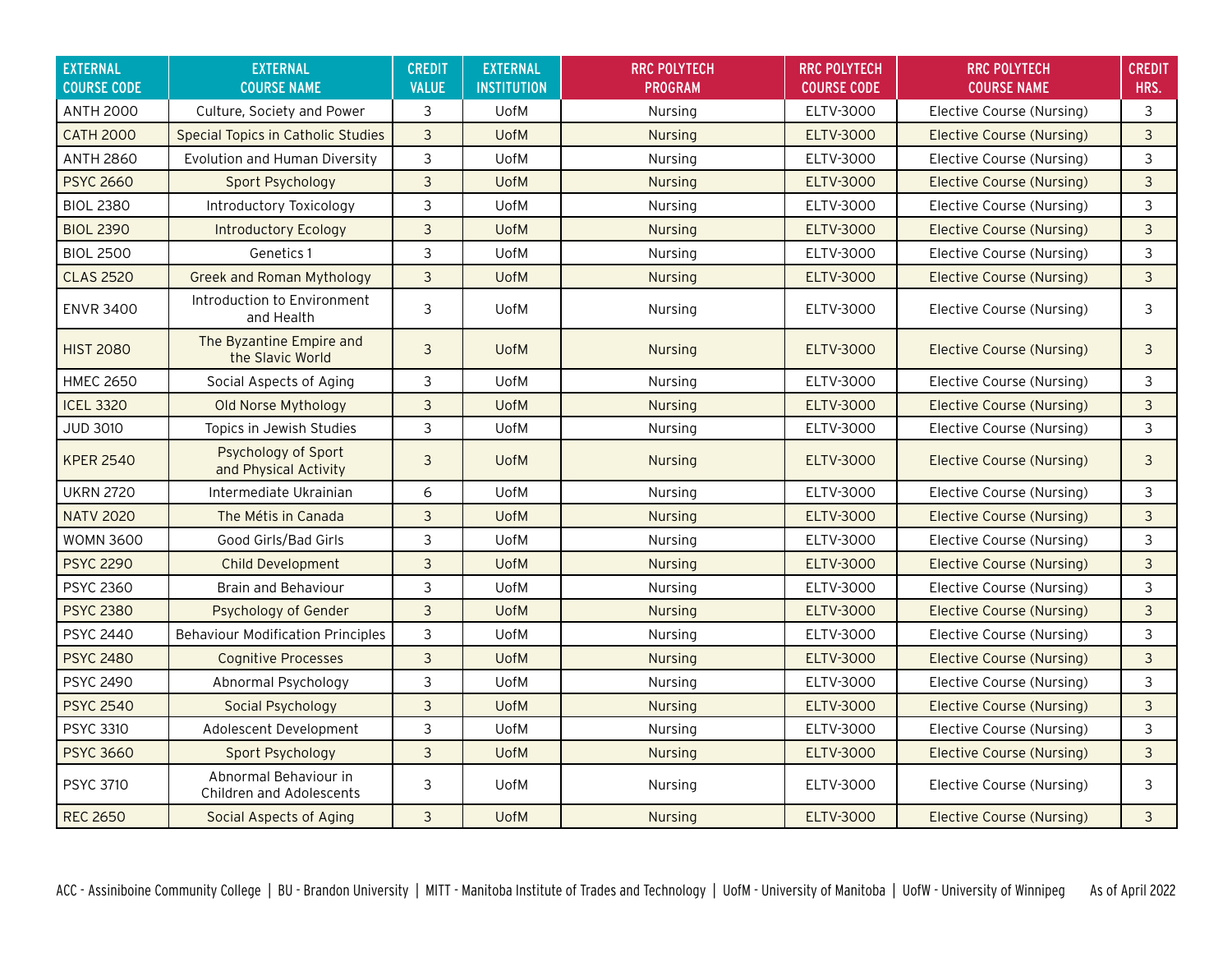| <b>EXTERNAL</b><br><b>COURSE CODE</b>    | <b>EXTERNAL</b><br><b>COURSE NAME</b>                                                                                                                             | <b>CREDIT</b><br><b>VALUE</b> | <b>EXTERNAL</b><br><b>INSTITUTION</b> | <b>RRC POLYTECH</b><br><b>PROGRAM</b>                     | <b>RRC POLYTECH</b><br><b>COURSE CODE</b> | <b>RRC POLYTECH</b><br><b>COURSE NAME</b> | <b>CREDIT</b><br>HRS. |
|------------------------------------------|-------------------------------------------------------------------------------------------------------------------------------------------------------------------|-------------------------------|---------------------------------------|-----------------------------------------------------------|-------------------------------------------|-------------------------------------------|-----------------------|
| <b>RLGN 2020</b>                         | Introduction to Buddhism                                                                                                                                          | 3                             | UofM                                  | Nursing                                                   | ELTV-3000                                 | Elective Course (Nursing)                 | 3                     |
| <b>RLGN 2060</b>                         | <b>Religion and Violence</b>                                                                                                                                      | 3                             | <b>UofM</b>                           | <b>Nursing</b>                                            | <b>ELTV-3000</b>                          | Elective Course (Nursing)                 | 3                     |
| <b>RUSN 2810</b>                         | Intermediate Russian                                                                                                                                              | 6                             | UofM                                  | Nursing                                                   | ELTV-3000                                 | Elective Course (Nursing)                 | 3                     |
| <b>WOMN 2500</b>                         | Race, Class and Sexuality                                                                                                                                         | $\overline{3}$                | <b>UofM</b>                           | <b>Nursing</b>                                            | <b>ELTV-3000</b>                          | <b>Elective Course (Nursing)</b>          | $\overline{3}$        |
| <b>HIST 2400</b>                         | History of Human Rights<br>and Social Justice in<br>the Modern World                                                                                              | 3                             | <b>UofM</b>                           | Nursing                                                   | ELTV-3000                                 | Elective Course (Nursing)                 | 3                     |
| <b>HMEC 2650</b>                         | The Social Aspects of Aging                                                                                                                                       | $\overline{3}$                | <b>UofM</b>                           | <b>Nursing</b>                                            | <b>ELTV-3000</b>                          | Elective Course (Nursing)                 | $\mathbf{3}$          |
| <b>MBIO 1220</b>                         | <b>Essentials of Microbiology</b>                                                                                                                                 | 3                             | <b>UofM</b>                           | Nursing                                                   | MBIO-2000                                 | Nursing Microbiology                      | 3                     |
| <b>FMLY 1010</b>                         | <b>Human Development</b><br>in the Family                                                                                                                         | 3                             | <b>UofM</b>                           | <b>Nursing</b>                                            | <b>NRSG-1201</b>                          | Lifespan Human Development                | 3                     |
| <b>HNSC 2130</b>                         | Nutrition Through the Life Cycle                                                                                                                                  | 3                             | UofM                                  | Nursing                                                   | <b>NUTR-1000</b>                          | Human Nutrition and Lifestyle             | 3                     |
| <b>HNSC 1210</b>                         | Nutrition for Health and<br><b>Changing Lifestyles</b>                                                                                                            | 3                             | <b>UofM</b>                           | <b>Nursing</b>                                            | <b>NUTR-1000</b>                          | Human Nutrition and Lifestyle             | 3                     |
| <b>PSYC 2490</b>                         | Abnormal Psychology                                                                                                                                               | 3                             | UofM                                  | Nursing                                                   | PSYC-3011                                 | Abnormal Psychology                       | 3                     |
| <b>STAT 1000</b><br>(formerly 5.100)     | <b>Basic Statistical Analysis 1</b>                                                                                                                               | 3                             | <b>UofM</b>                           | <b>Nursing</b>                                            | <b>STAT-2000</b>                          | <b>Statistics</b>                         | 3                     |
| <b>PSYC 2250 and</b><br><b>PSYC 2260</b> | Introduction to Psychological<br>Research and Introduction to<br>Research Methods in Psychology                                                                   | $3$ and $3$                   | UofM                                  | Nursing                                                   | STAT-2000                                 | <b>Statistics</b>                         | 3                     |
| MBIO 1010 (L)                            | Microbiology I (L)                                                                                                                                                | $\overline{3}$                | <b>UofM</b>                           | <b>Nursing</b>                                            | <b>MBIO-2000</b>                          | <b>Nursing Microbiology</b>               | 3                     |
| BIOL 1410 and<br><b>BIOL 1412</b>        | Anatomy of the Human Body and<br>Physiology of the Human Body                                                                                                     | $3$ and $3$                   | <b>UofM</b>                           | Primary Care Paramedicine                                 | ZOOL-1071 and<br>Z00L-1072                | Human Anatomy and<br>Physiology (1 and 2) | 3<br>and $3$          |
| <b>MBIO 2360 and</b><br><b>MBIO 2370</b> | <b>Biochemistry 1: Biomolecules</b><br>and an Introduction to Metabolic<br>Energy and Biochemistry 2:<br>Catabolism, Synthesis and<br><b>Information Pathways</b> | $3$ and $3$                   | <b>UofM</b>                           | <b>Science Laboratory Technology</b>                      | <b>BIOL-1004</b>                          | <b>Applied Biochemistry</b>               | 3                     |
| <b>CHEM 2470</b>                         | <b>Introductory Analytical</b><br>Chemistry                                                                                                                       | 3                             | UofM                                  | Science Laboratory Technology                             | <b>CHEM-1008</b>                          | Applied Chemistry Techniques              | 6                     |
| <b>RHET-1105</b>                         | Academic Writing:<br>Multidisciplinary                                                                                                                            | 3                             | <b>UofW</b>                           | Math, Science and<br>Communication<br>(Multiple Programs) | <b>COMM-1173</b>                          | <b>Communication Strategies</b>           | 3                     |
| PSYC-1000                                | Introductory Psychology                                                                                                                                           | 6                             | UofW                                  | (Psychology Course)                                       | PSYC-1002                                 | Psychology                                | 3                     |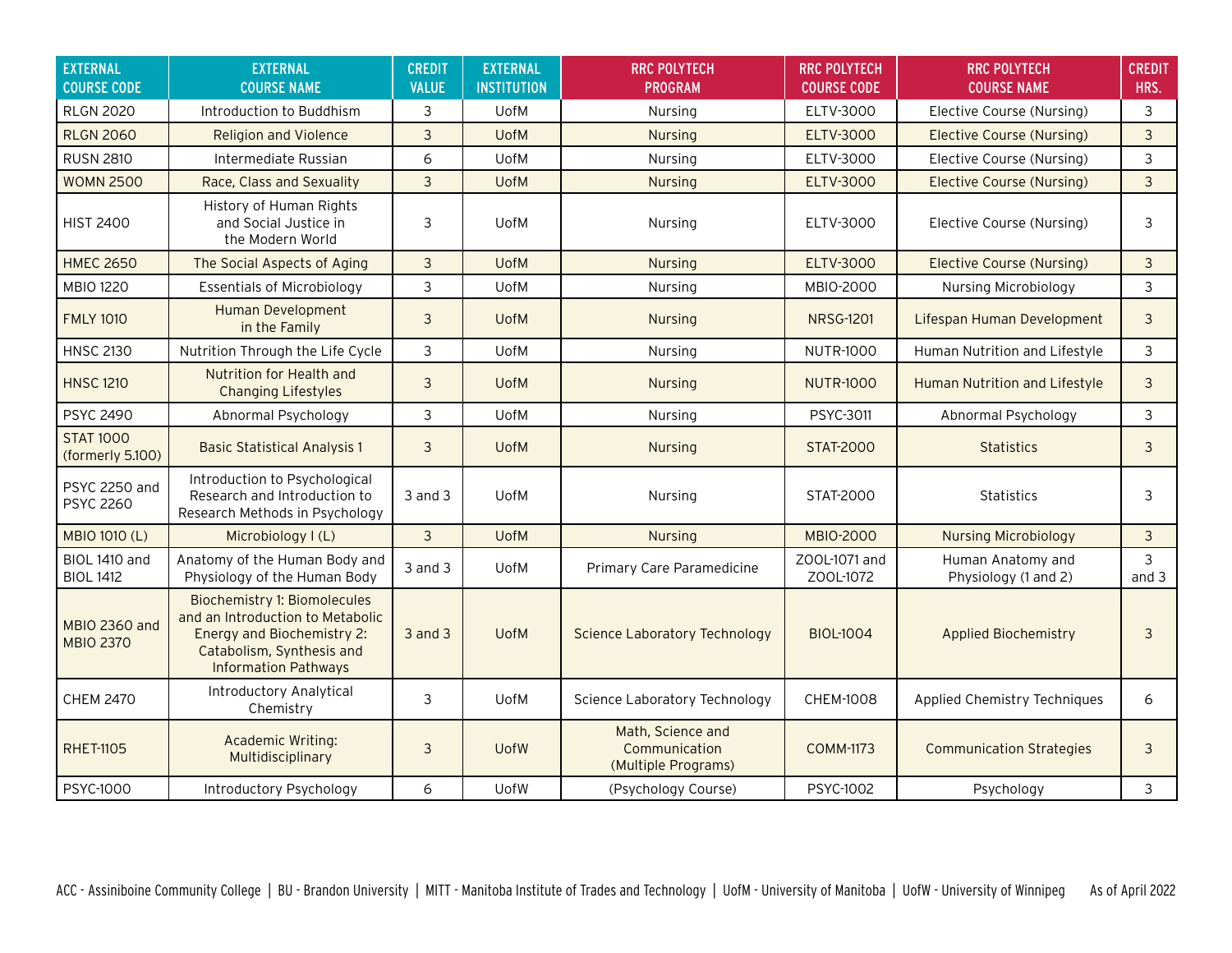| <b>EXTERNAL</b><br><b>COURSE CODE</b>  | <b>EXTERNAL</b><br><b>COURSE NAME</b>                                                               | <b>CREDIT</b><br><b>VALUE</b> | <b>EXTERNAL</b><br><b>INSTITUTION</b> | <b>RRC POLYTECH</b><br><b>PROGRAM</b>                  | <b>RRC POLYTECH</b><br><b>COURSE CODE</b> | <b>RRC POLYTECH</b><br><b>COURSE NAME</b>      | <b>CREDIT</b><br>HRS. |
|----------------------------------------|-----------------------------------------------------------------------------------------------------|-------------------------------|---------------------------------------|--------------------------------------------------------|-------------------------------------------|------------------------------------------------|-----------------------|
| <b>BUS-1201 and</b><br><b>BUS-1202</b> | Introduction to Business I and<br>Introduction to Business II                                       | $3$ and $3$                   | <b>UofW</b>                           | <b>Business Administration</b>                         | <b>ADMN-1010</b>                          | Introduction to<br><b>Canadian Business</b>    | 3                     |
| PSYC-2102                              | Introduction to<br>Research Methods                                                                 | 3                             | <b>UofW</b>                           | <b>Business Administration</b>                         | ADMN-1012                                 | <b>Research Methods</b>                        | 3                     |
| <b>BUS-2103</b>                        | <b>Organizational Behaviour</b>                                                                     | 3                             | <b>UofW</b>                           | <b>Business Administration</b>                         | <b>ADMN-2058</b>                          | <b>Organizational Behaviour</b>                | $\overline{3}$        |
| ECON-1102 and<br><b>ECON-1103</b>      | Introduction to Economics:<br>Micro and Introduction to<br>Economics: Macro                         | 3 and 3                       | <b>UofW</b>                           | <b>Business Administration</b>                         | <b>ECON-1011</b>                          | Economics                                      | 3                     |
| <b>BUS-2440</b>                        | Human Resource Management                                                                           | 3                             | <b>UofW</b>                           | <b>Business Administration</b>                         | <b>HUMR-1064</b>                          | Human Resource Management                      | 3                     |
| <b>BUS-1201 and</b><br><b>BUS-1202</b> | Introduction to Business I and<br>Introduction to Business II                                       | $3$ and $3$                   | <b>UofW</b>                           | Business/Technology<br><b>Teacher Education</b>        | <b>BUSA-1305</b>                          | Introduction to Business                       | 3                     |
| ECON-1102 and<br><b>ECON-1103</b>      | Introduction to Economics:<br>Micro and Introduction<br>to Economics: Macro                         | $3$ and $3$                   | <b>UofW</b>                           | <b>Business/Technology</b><br><b>Teacher Education</b> | <b>ECON-1002</b>                          | <b>Principles of Economics</b>                 | 3                     |
| <b>BUS-2210</b>                        | Fundamentals of Marketing                                                                           | 3                             | <b>UofW</b>                           | Business/Technology<br><b>Teacher Education</b>        | <b>MRKT-1751</b>                          | Marketing                                      | 3                     |
| <b>BUS-3260</b>                        | Retail Management                                                                                   | 3                             | <b>UofW</b>                           | Business/Technology<br><b>Teacher Education</b>        | <b>MRKT-2090</b>                          | Management                                     | 3                     |
| CHEM-1111 and<br><b>CHEM-1112</b>      | Introduction to the Chemical<br>Properties of Matter and Basic<br>Principles of Chemical Reactivity | 3 and 3                       | <b>UofW</b>                           | Civil Engineering Technology                           | CIVL-1019                                 | Chemistry                                      | 3                     |
| <b>MATH-1103</b>                       | Introduction to Calculus 1                                                                          | $\overline{3}$                | <b>UofW</b>                           | <b>Civil Engineering Technology</b>                    | <b>CIVL-1011</b>                          | Algebra and Trigonometry 1                     | 5                     |
| <b>BUS-2103</b>                        | Fundamentals of<br>Organizational Behaviour                                                         | 3                             | <b>UofW</b>                           | <b>Construction Management</b>                         | CMDP-3001                                 | Human Behaviour -<br>Construction Organization | 3                     |
| <b>MATH-1103</b>                       | Introduction to Calculus 1                                                                          | 3                             | <b>UofW</b>                           | <b>Construction Management</b>                         | <b>CMDP-1001</b>                          | Algebra and Trigonometry                       | $\overline{4}$        |
| <b>BUS-2440</b>                        | Human Resource Management                                                                           | 3                             | <b>UofW</b>                           | <b>Construction Management</b>                         | CMDP-4007                                 | Human Resource Management                      | $\mathsf{3}$          |
| KIN-2301 and<br>KIN-2204               | Human Anatomy and<br><b>Human Physiology</b>                                                        | 3 and 3                       | <b>UofW</b>                           | <b>Health Information Management</b>                   | ZOOL-1071 and<br>Z00L-1072                | <b>Human Anatomy and Physiology</b>            | 3<br>and $3$          |
| <b>MATH-1101</b>                       | Introduction to Calculus                                                                            | 6                             | <b>UofW</b>                           | <b>Mechanical Engineering</b><br>Technology            | MATH-1074                                 | Calculus                                       | 4                     |
| MATH-1103 and<br><b>MATH-1104</b>      | <b>Introduction to Calculus I</b><br>and Introduction to Calculus II                                | 3 and 3                       | <b>UofW</b>                           | <b>Mechanical Engineering</b><br>Technology            | <b>MATH-1074</b>                          | Calculus                                       | $\overline{4}$        |
| PHYS-1101                              | Foundation of Physics I                                                                             | 3                             | <b>UofW</b>                           | <b>Mechanical Engineering</b><br>Technology            | <b>SCIE-1036</b>                          | <b>Physical Science</b>                        | 5                     |
| CRS-3231                               | <b>Ethics in Conflict Resolution</b>                                                                | $\overline{3}$                | <b>UofW</b>                           | <b>Nursing</b>                                         | <b>ELTV-3000</b>                          | Elective Course (Nursing)                      | 3                     |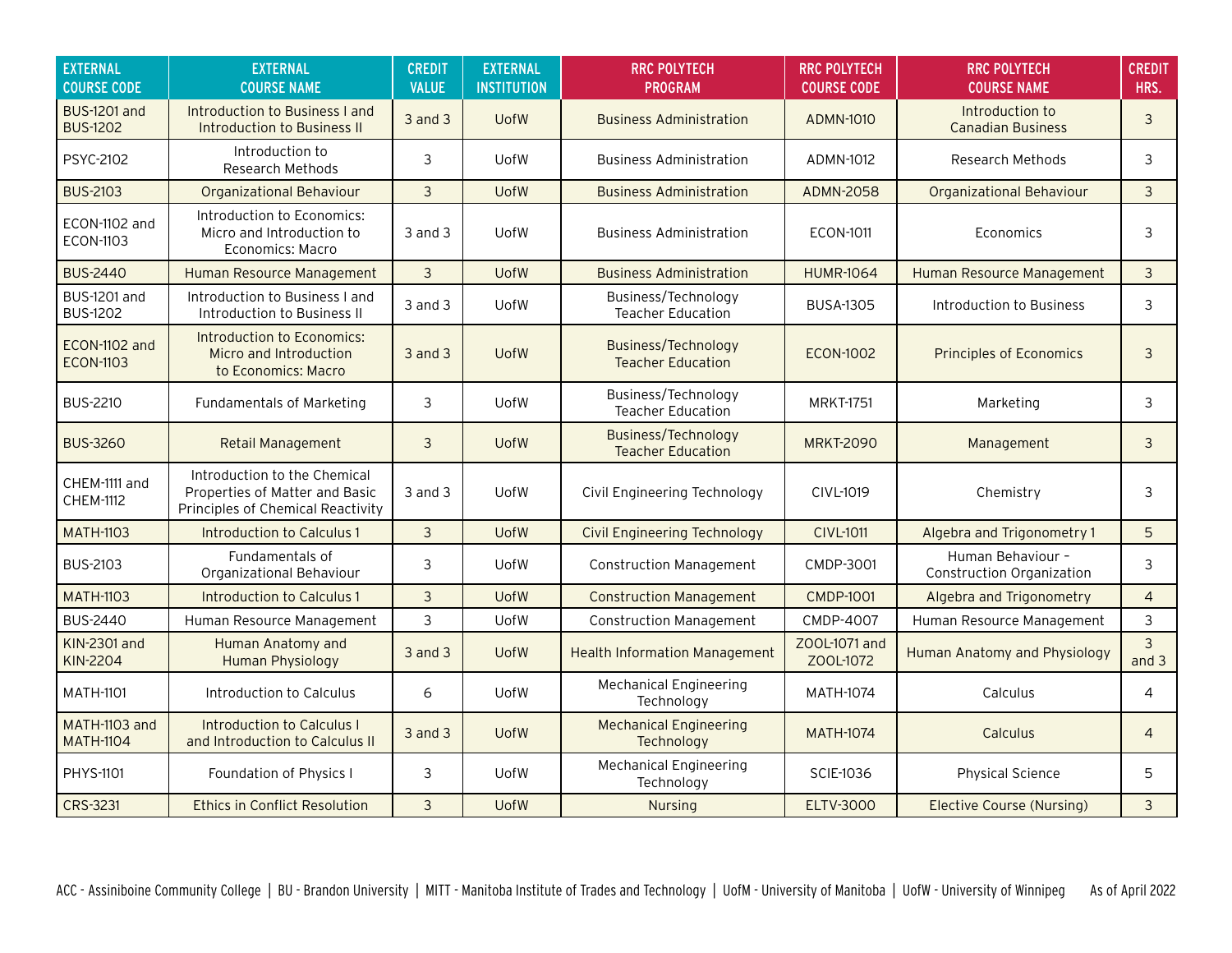| <b>EXTERNAL</b><br><b>COURSE CODE</b> | <b>EXTERNAL</b><br><b>COURSE NAME</b>                             | <b>CREDIT</b><br><b>VALUE</b> | <b>EXTERNAL</b><br><b>INSTITUTION</b> | <b>RRC POLYTECH</b><br><b>PROGRAM</b> | <b>RRC POLYTECH</b><br><b>COURSE CODE</b> | <b>RRC POLYTECH</b><br><b>COURSE NAME</b> | <b>CREDIT</b><br>HRS. |
|---------------------------------------|-------------------------------------------------------------------|-------------------------------|---------------------------------------|---------------------------------------|-------------------------------------------|-------------------------------------------|-----------------------|
| HR-2200                               | History of Human Rights<br>in Canada                              | 3                             | <b>UofW</b>                           | Nursing                               | ELTV-3000                                 | Elective Course (Nursing)                 | 3                     |
| <b>BIOL-3902</b>                      | <b>Microbial Ecology</b>                                          | 3                             | <b>UofW</b>                           | <b>Nursing</b>                        | <b>ELTV-3000</b>                          | <b>Elective Course (Nursing)</b>          | $\mathbf{3}$          |
| <b>HIST-3170</b>                      | History of Law in Islamic Society                                 | 3                             | UofW                                  | Nursing                               | ELTV-3000                                 | Elective Course (Nursing)                 | 3                     |
| KIN-2105                              | Sport Psychology                                                  | 3                             | <b>UofW</b>                           | <b>Nursing</b>                        | <b>ELTV-3000</b>                          | Elective Course (Nursing)                 | 3                     |
| PSYC-3230                             | Adolescent Psychology                                             | 3                             | <b>UofW</b>                           | Nursing                               | ELTV-3000                                 | Elective Course (Nursing)                 | 3                     |
| <b>ANTH-2300</b>                      | Method and Theory in<br><b>Biological Anthropology</b>            | 3                             | <b>UofW</b>                           | <b>Nursing</b>                        | <b>ELTV-3000</b>                          | Elective Course (Nursing)                 | 3                     |
| <b>BIOL-2301</b>                      | Genetics                                                          | 3                             | <b>UofW</b>                           | Nursing                               | ELTV-3000                                 | Elective Course (Nursing)                 | 3                     |
| <b>BIOL-2403</b>                      | <b>Principles of Ecology</b>                                      | $\mathbf{3}$                  | <b>UofW</b>                           | <b>Nursing</b>                        | <b>ELTV-3000</b>                          | Elective Course (Nursing)                 | $\mathfrak{Z}$        |
| <b>BIOL-3562</b>                      | Human Reproductive Biology                                        | 3                             | <b>UofW</b>                           | Nursing                               | ELTV-3000                                 | Elective Course (Nursing)                 | 3                     |
| <b>CLAS-2701</b>                      | <b>Classical Mythology</b>                                        | 3                             | <b>UofW</b>                           | <b>Nursing</b>                        | <b>ELTV-3000</b>                          | Elective Course (Nursing)                 | 3                     |
| CRS-3220                              | Models for Conflict<br>Transformation                             | 3                             | <b>UofW</b>                           | Nursing                               | ELTV-3000                                 | Elective Course (Nursing)                 | 3                     |
| <b>DEV-3100</b>                       | The Child, Family,<br>and Social Policy                           | $\overline{3}$                | <b>UofW</b>                           | <b>Nursing</b>                        | <b>ELTV-3000</b>                          | Elective Course (Nursing)                 | $\mathbf{3}$          |
| <b>EDUC-4408</b>                      | Issues with At-Risk<br>Children and<br>Youth                      | 3                             | <b>UofW</b>                           | Nursing                               | ELTV-3000                                 | Elective Course (Nursing)                 | 3                     |
| <b>HIST-2313</b>                      | <b>Modern European Society</b>                                    | 6                             | <b>UofW</b>                           | Nursing                               | <b>ELTV-3000</b>                          | <b>Elective Course (Nursing)</b>          | $\mathfrak{Z}$        |
| <b>HIST-2912</b>                      | History of Modern Medicine                                        | 3                             | <b>UofW</b>                           | Nursing                               | ELTV-3000                                 | Elective Course (Nursing)                 | 3                     |
| <b>PSYC-4730</b>                      | <b>Biological Considerations in</b><br><b>Clinical Psychology</b> | $\overline{3}$                | <b>UofW</b>                           | <b>Nursing</b>                        | <b>ELTV-3000</b>                          | Elective Course (Nursing)                 | $\mathfrak{Z}$        |
| PSYC-2200                             | Developmental Psychology I:<br><b>Fundamentals</b>                | 3                             | <b>UofW</b>                           | Nursing                               | ELTV-3000                                 | Elective Course (Nursing)                 | 3                     |
| <b>PSYC-2400</b>                      | Social Psychology 1                                               | 3                             | <b>UofW</b>                           | Nursing                               | <b>ELTV-3000</b>                          | Elective Course (Nursing)                 | $\mathfrak{Z}$        |
| PSYC-2600                             | Introduction to<br>Cognitive Psychology                           | 3                             | <b>UofW</b>                           | Nursing                               | ELTV-3000                                 | Elective Course (Nursing)                 | 3                     |
| <b>PSYC-4750</b>                      | <b>Psychological Testing</b>                                      | 3                             | <b>UofW</b>                           | Nursing                               | <b>ELTV-3000</b>                          | <b>Elective Course (Nursing)</b>          | $\mathbf{3}$          |
| SOC-3210                              | Critical Studies in<br>Medicine and Psychiatry                    | 3                             | <b>UofW</b>                           | Nursing                               | ELTV-3000                                 | Elective Course (Nursing)                 | 3                     |
| <b>PSYC-1000</b>                      | <b>Introductory Psychology</b>                                    | 6                             | <b>UofW</b>                           | Nursing                               | <b>PSYC-1002</b>                          | Psychology                                | $\mathbf{3}$          |
| PSYC-2101                             | Introduction to Data Analysis<br>(Lab Course)                     | 3                             | <b>UofW</b>                           | Nursing                               | STAT-2000                                 | <b>Statistics</b>                         | 3                     |